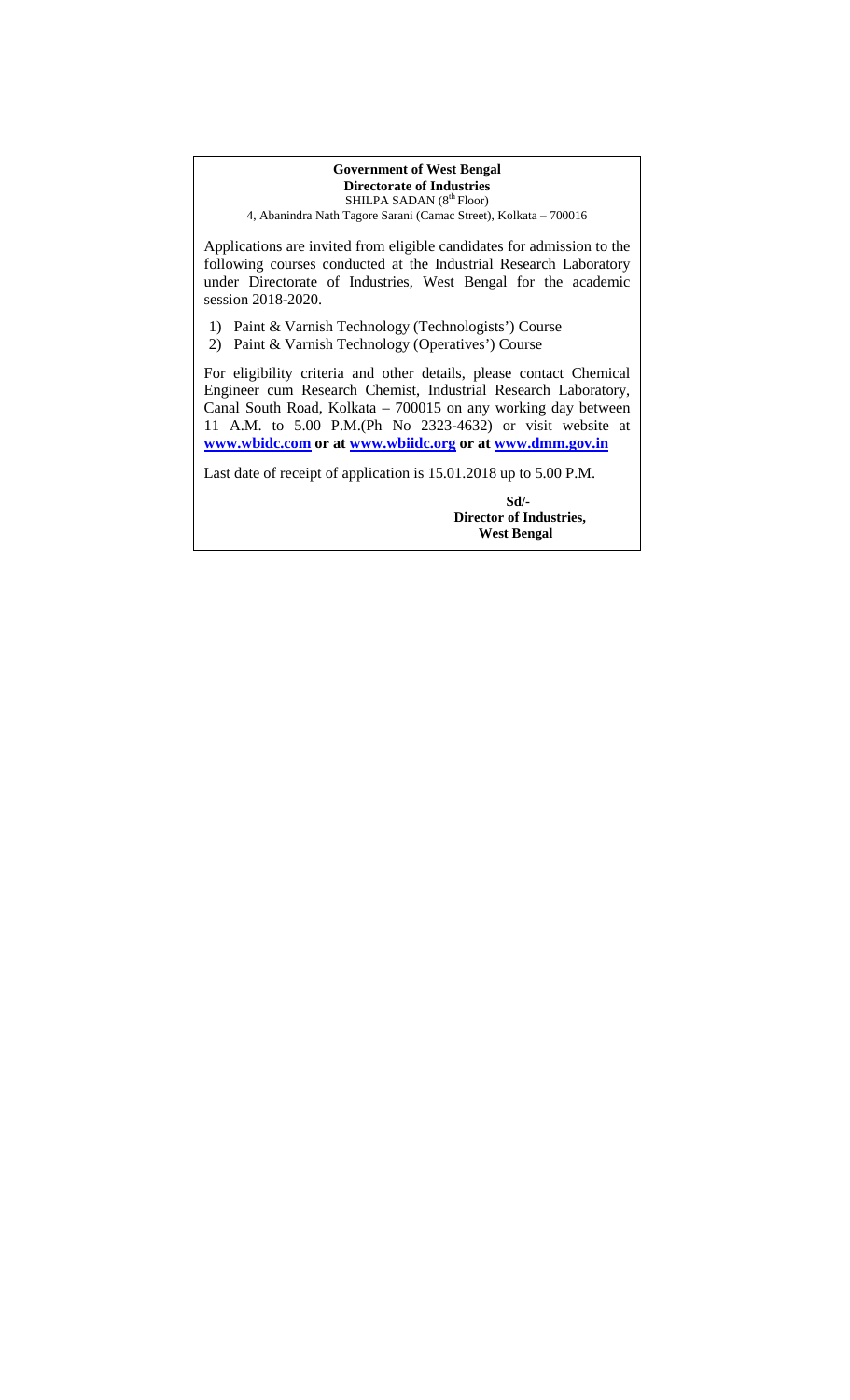

**Government of West Bengal Directorate of Industries, West Bengal SHILPA SADAN (8th Floor)**  4, Abanindranath Tagore Sarani (Camac Street), Kolkata – 700016

**Telephone:** (033) 2290-0583/0545 **Fax:** (033) 2290-0545 **E-mail:** di\_wb@hotmail.com

1) Applications are invited from eligible candidates for admission to the following courses of **2018-2020**  session conducted at Industrial Research Laboratory, Canal South Road, Kolkata -700015 under the Directorate of Industries, Government of West Bengal.

| No. | <b>Name of the Courses</b>                           | No. of seats | <b>Duration</b>    |
|-----|------------------------------------------------------|--------------|--------------------|
|     | Paint and Varnish Technology (Technologists') Course |              | ? years            |
| ∠.  | Paint and Varnish Technology (Operatives') Course    |              | <sup>o</sup> years |

- 2) Seats will be reserved for Scheduled Caste, Scheduled Tribe, OBC-A and OBC B candidates as per extant Government Acts/Rules.
- 3) Admission will be made on the basis of written test followed by viva-voce.
- 4) Application in prescribed proforma (given below) should reach the Chemical Engineer cum Research Chemist, Industrial Research Laboratory, Canal South Road, Kolkata-700015 (within the old campus of College of Leather Technology).

# 5) **Last date of submission of application: 15.01.2018**

Applications received after the last date will **not** be entertained.

6) Applications may be sent by post or submitted at the Industrial Research Laboratory on any working day within office hours.

# **7) Eligibility for admission**

#### **i) Minimum Qualification :**

**Course 1** – Passed B.Sc. with Physics, Chemistry and Mathematics. **Course 2** – Passed Higher Secondary (10+2) or its equivalent with Physics, Chemistry and Mathematics.

ii) **Upper Age Limit:** 25 years as on 01.01.2018.

### **8) Documents to be submitted with application:**

- i) Two identical recent passport size colour photographs. One photograph should be affixed in the specified area of the application form and signed across and one additional photo to be submitted with name written on the back side.
- ii) Self attested copy of Madhyamik Admit Card.
- iii) Self attested copies of Mark Sheets of Higher Secondary/B.Sc as applicable.
- iv) Self attested copy of Caste Certificate (wherever applicable) issued by competent authority.
- v) Two self addressed unstamped envelopes (23 x 10 cm).

# **9) General Information for candidates :**

- i) One person is eligible to apply in one course only.
- ii) Application forms should be typed or neatly hand written as per pro forma given.
- iii) Incomplete applications will be summarily rejected.
- iv) Name of the course should be super scribed on the envelope containing the application.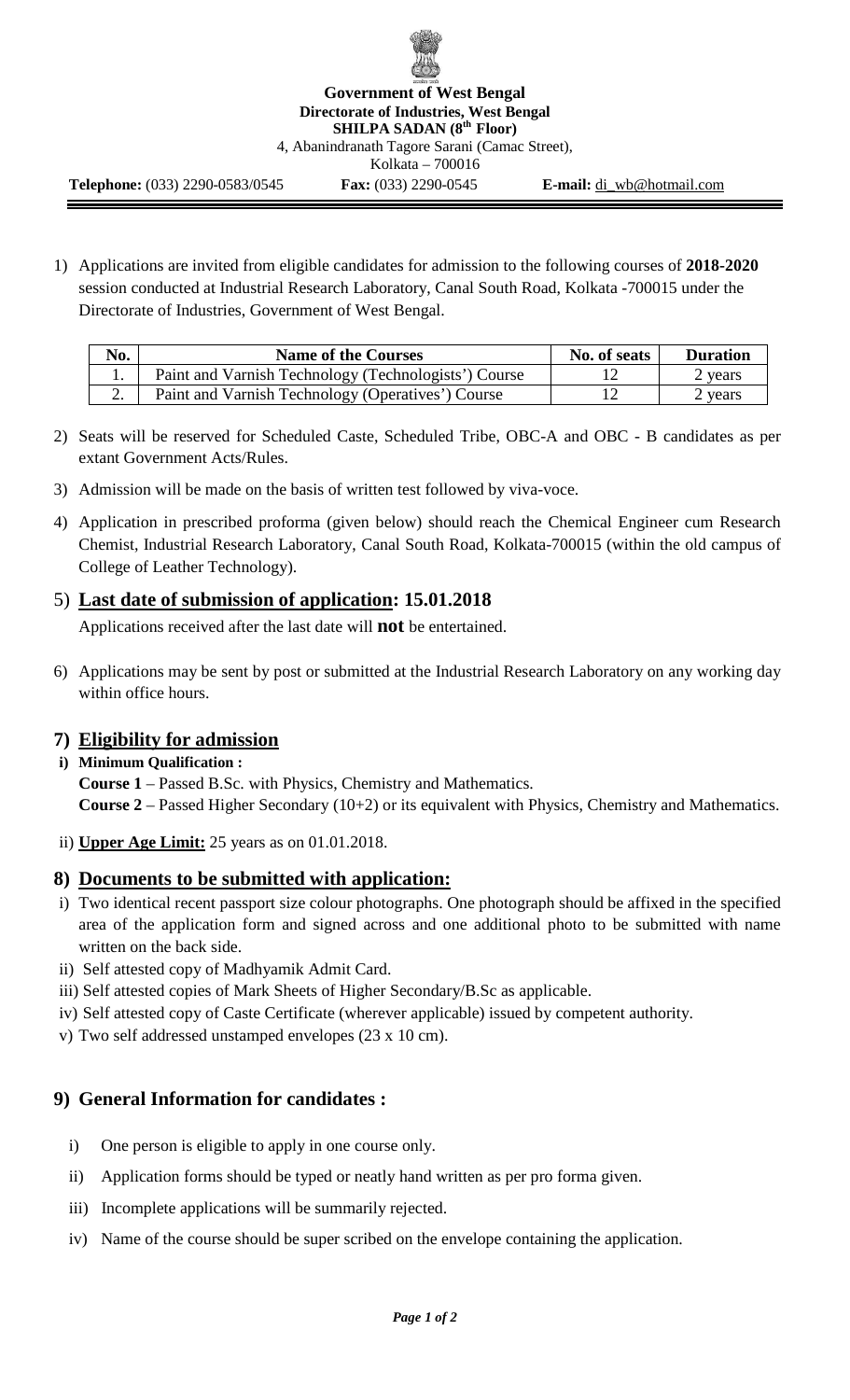- v) Mere fulfilment of educational qualification, age etc. will not entitle a candidate for being called for written test.
- vi) If at any stage, a candidate is found to have furnished false information, his candidature will be cancelled.
- vii) Scheduled Caste ,Scheduled Tribe, OBC-A and OBC B candidates should submit relevant proof for their candidature under reserved category.
- viii) There is no application fee.
	- ix) Names of candidates selected for written test will be uploaded in the website and also intimated through letter.
	- x) Candidates will be called for viva-voce test on the basis of their performance in the written examination.
	- xi) If the number of application is less than the total number of seats for each course then selection will be on the basis of viva voce only.
	- xii) Candidates called for viva-voce will be required to produce all testimonials in original before interview board.
- xiii) No TA will be provided to the candidates selected for appearing in the written examination/viva-voce test.